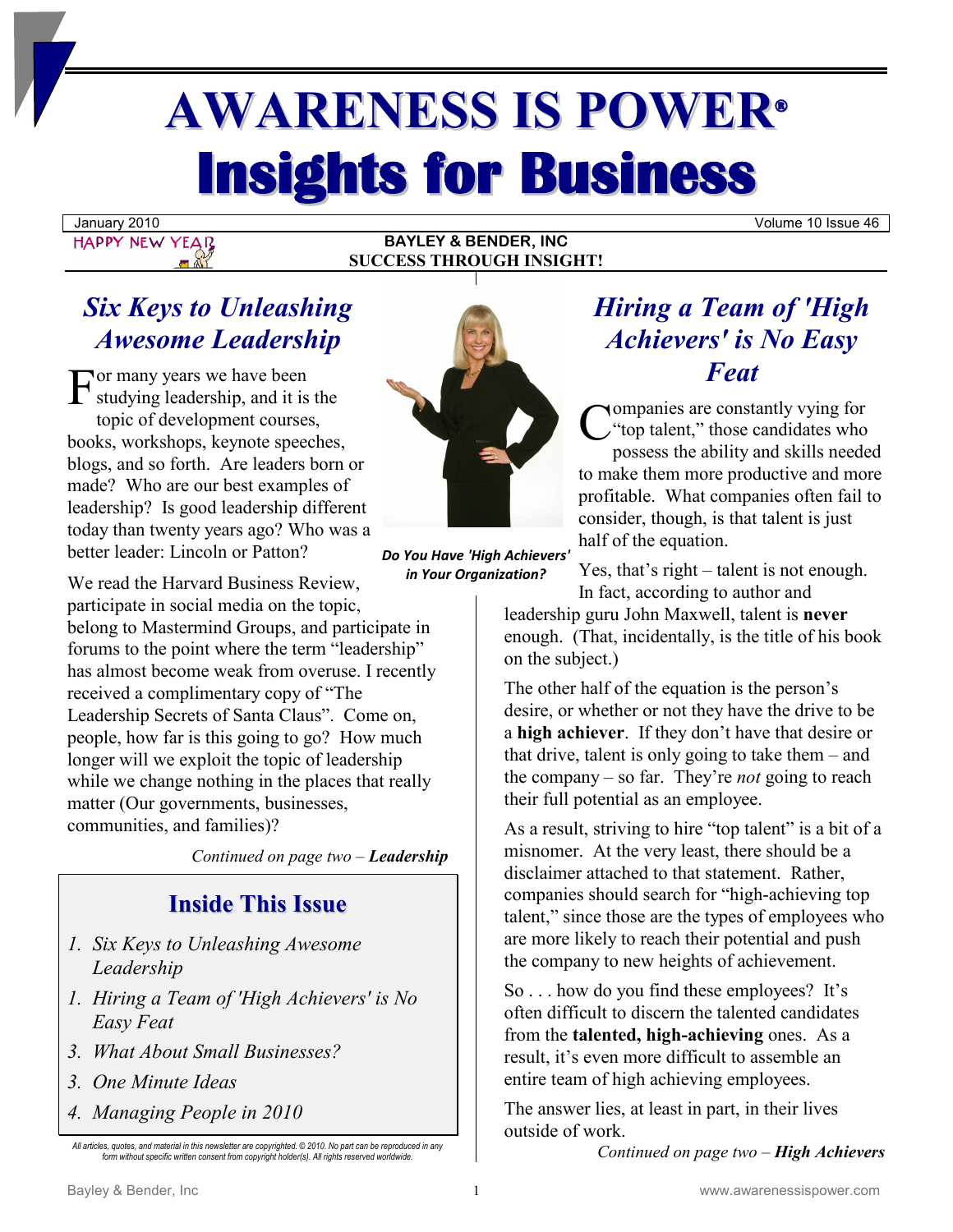#### *Continued from page one – Leadership*

The fact remains that the more we study leadership, the fewer examples of great leadership we see. Are we simply more aware because bad leadership has been exposed recently, or are our leadership skills getting worse? Possibly both.

So, let's take this down to the simple truths about great leaders we have studied throughout history:

1. A Leader acknowledges something bigger than her and defers to it.



2. A Leader is a master communicator of the message, and knows he

cannot lead where he will not go. All personal agendas are set aside for the good of the order. The cause is the leader's passion.

- 3. A leader is willing to serve by example: to suffer, persevere, build character, and maintain hope. The culture of the organization is a reflection of the character of the leader. She takes responsibility for it.
- 4. A leader is committed to ongoing selfdevelopment, learning, and improvement. The leader is a student.
- 5. A leader surrounds himself with skilled advisors, and others who will hold him accountable. He is a person who can be trusted to do what's right, taking into consideration his advisor's expertise.
- 6. A leader is willing to love and care for every person on her team, as a shepherdess tends her flock; and is never slow to let a nonperformer (or enemy of the cause) go. She expects the best from everyone.

#### **Two Major Cautions about leadership:**

- $\checkmark$  Leaders are human so they are not perfect, and they need to remember that. (So do their followers, who should not put them on a pedestal, lest they will be disappointed.) We all fall short now and then.
- $\checkmark$  Leaders become more vulnerable to corruption as their power increases.

The higher the position, the more accountability they need. This is the opposite of what they are often willing to do, unfortunately.

#### *A word about executive coaching:*

The higher your position, the more you need an executive coach. Ideally, executive coaches should not to be hired to "fix" a problem (although that frequently is the case). Coaches are to be hired when the leader is well, whole and competent. To keep a brilliant leader fully engaged in her work, and keep her balance while producing record results, hire an executive coach to be on board. A leader without an executive performance coach alongside is asking for reduced performance and eventually burn-out or a fall. Don't wait until there is a problem before you hire a coach.

*Copyright protected Julia Marrocco All rights reserved. Adapted by Sorrell Associates with permission.*

*A leader takes people where they want to go. A great leader takes people where they don't necessarily want to go but ought to be.* ~ Rosalynn Carter

#### *Continued from page one – High Achievers*

High achievers are intrinsically motivated, which means their desire for accomplishment comes

from within, not because of external motivators like raises and promotions. They want to achieve and be the best they can be simply because they enjoy doing so, and that kind of desire is reflected in all areas of their life . . . and not just at work.



So keep this in mind when you're looking for the best of the best. It could mean the difference between hiring talented employees who fail to reach their full potential and hiring those who exceed all expectations.

If you have any questions about this article, or about how we can help you with your current hiring needs, contact us.

*Copyright protected, all rights reserved worldwide. © 2010 Gary Sorrell* 

*Continued next column ‒*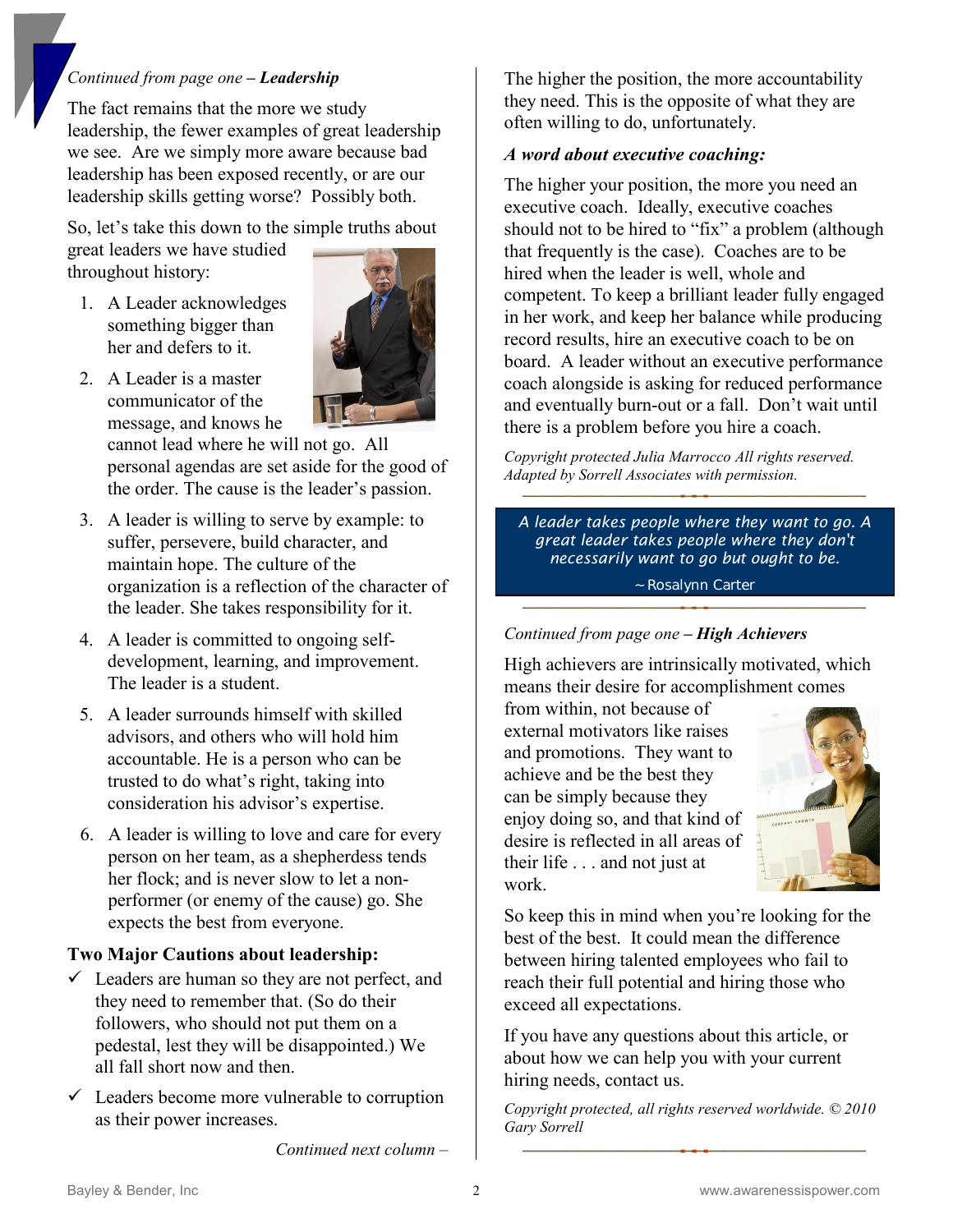### *What About Small Businesses?*

### *How important are small businesses to the U.S. economy?*

Small firms: • Represent 99.7 percent of all employer firms. • Employ just over half of all private sector employees. • Pay 44 percent of total U.S. private payroll. • Have generated 64 percent of net new jobs over

the past 15 years. • Create more than half of the nonfarm private gross domestic product (GDP). • Hire 40 percent of high tech workers (such as scientists, engineers, and computer programmers). • Are 52 percent home-based and 2 percent franchises. •



Made up 97.3 percent of all identified exporters and produced 30.2 percent of the known export value in FY 2007. • Produce 13 times more patents per employee than large patenting firms; these patents are twice as likely as large firm patents to be among the one percent most cited.

### *What is small firms' share of employment?*

Small businesses employ just over half of U.S. workers. Of 119.9



million non-farm private sector workers in 2006, small firms with fewer than 500 workers employed 60.2 million and large firms employed 59.7 million. Firms with fewer than 20 employees employed 21.6 million. While small firms create a majority of the net new jobs, their share of employment remains steady since some firms grow into large firms as they create new

jobs. Small firms' share of part-time workers (21 percent) is similar to large firms' share (18 percent).

### *What share of net new jobs do small businesses create?*

Firms with fewer than 500 employees accounted for 64 percent (or

14.5 million) of the 22.5 million net new jobs (gains minus losses) between 1993 and the third quarter of 2008. Continuing firms accounted for 68 percent of net new jobs, and the other 32 percent reflect net new jobs from



firm births minus those lost in firm closures (1993 to 2007).

*Opportunities? They are all around us… There is power lying latent everywhere waiting for the observant eye to discover it. <sup>~</sup>* Orison Swett Marden



#### **Opportunity**

There are no limits to our opportunities. Most of us see only a small portion of what is possible. We create opportunities by seeing the possibilities, and having the persistence to act upon them. We must always remember… Opportunities are always here, we must look for them.

*Problems are only opportunities in work clothes. ~* Henry J. Kaiser



The **Pew Research Center** is a nonpartisan "fact tank" that provides information on the issues, attitudes and trends shaping America and the world. It does so by conducting public opinion polling and social science research; by reporting news and analyzing news coverage; and by holding forums and briefings. It does not take positions on policy issues.

Check it out at [www.pewresearch.org](http://www.pewresearch.org/)

Don't miss next month's issue. Subscribe now!

AWARENESS IS POWER® *Insights for Business*

2024 Powder Mill Rd Silver Spring, MD 20903

> Tel: 301-439-8317 E-mail: [aip@awarenessispower.com](mailto:aip@awarenessispower.com)

Visit Our Web Site at: [www.awarenessispower.com](http://www.awarenessispower.com/)

12 Issues For Only \$97